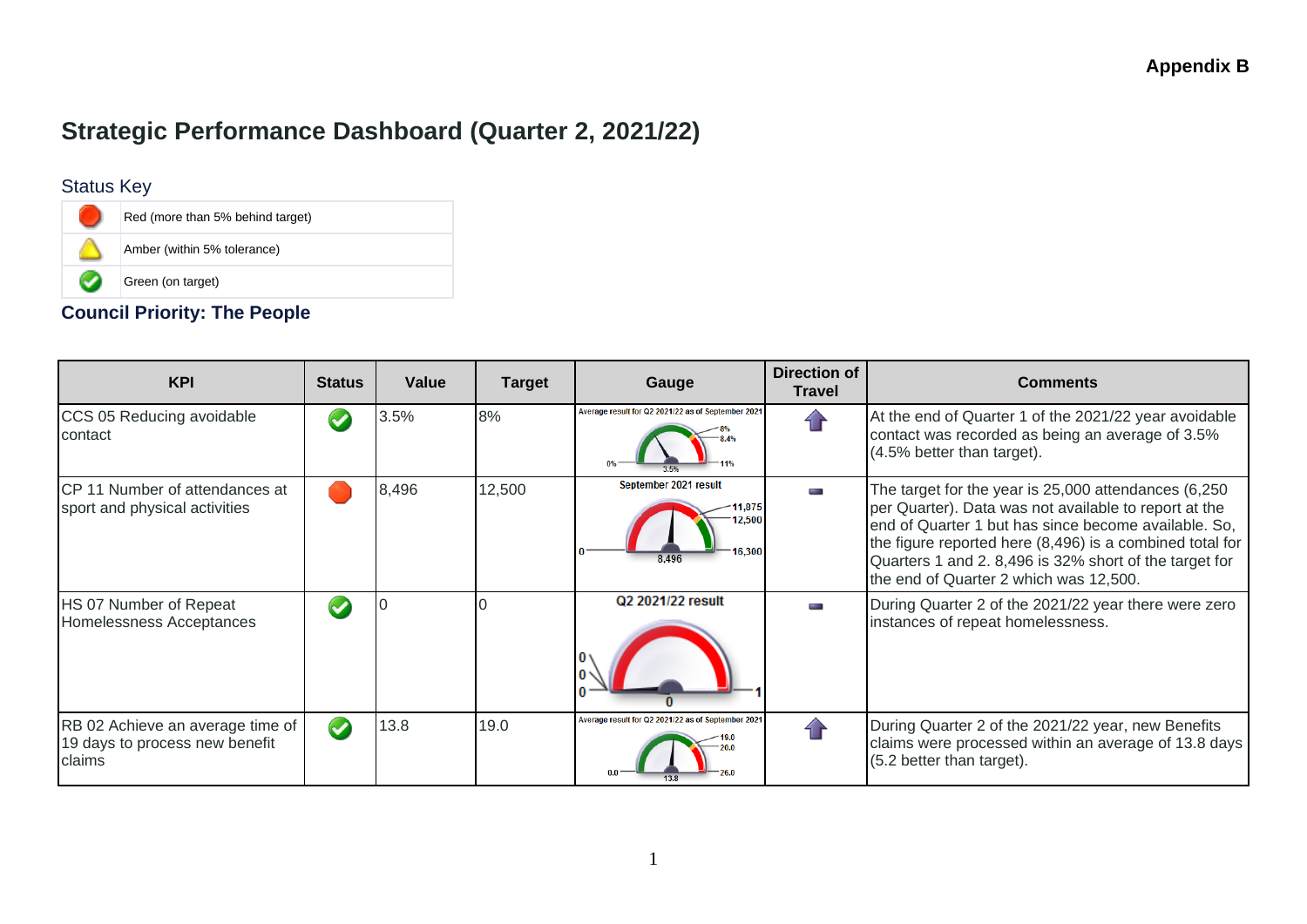## **Appendix B**

| <b>KPI</b>                                                                                          | <b>Status</b> | Value | Target | Gauge                     | Direction of<br>Travel | Comments                                                                                                                                                                                                                                                         |
|-----------------------------------------------------------------------------------------------------|---------------|-------|--------|---------------------------|------------------------|------------------------------------------------------------------------------------------------------------------------------------------------------------------------------------------------------------------------------------------------------------------|
| <b>RS</b> 16 Average number of weeks<br>taken to complete Disabled<br><b>Facilities adaptations</b> |               |       | 19     | June 2021 result<br>19.95 | ۰                      | At the end of Quarter 1 of the 2021/22 year, Disabled<br>Facilities Adaptions had been completed within an<br>average of 15 weeks (4 weeks better than the target of<br>19 weeks). Data for Quarter 2 is not available from<br>Lightbulb at the time of writing. |

## **Council Priority: The Place**

| <b>KPI</b>                                                                                               | <b>Status</b>        | Value | <b>Target</b> | Gauge                                                        | Direction of<br><b>Travel</b> | <b>Comments</b>                                                                                                                                                      |
|----------------------------------------------------------------------------------------------------------|----------------------|-------|---------------|--------------------------------------------------------------|-------------------------------|----------------------------------------------------------------------------------------------------------------------------------------------------------------------|
| <b>CON 10 Levels of Litter and</b><br>Detritus (% of sites are Grade B or<br>better)                     |                      | 86.4% | 88%           | Q2 2021/22 result                                            |                               | At the end of Quarter 2 of the 2021/22 year, 86.4% of<br>the District (108 out of 125 sites) was Grade B or<br>better level of litter or detritus.                   |
| CON 14 Average number of<br>working days to respond to reports<br>of fly-tipping (days)                  | $\blacktriangledown$ | 3.57  | 4.00          | Average result for Q2 2021/22 as of September 2021           | Л                             | During Quarter 2 of the 2021/22 year, reports of fly-<br>tipping were responded to within an average of 3.57<br>days.                                                |
| DM 01 60% of major applications<br>determined within 13 weeks or<br>other agreed time during             | $\blacktriangledown$ | 90.0% | 60.0%         | Average result for Q2 2021/22 as of September 2021<br>100.0% |                               | During Quarter 2 of the 2021/22 year, 90.0% (9 out of<br>10) of Major Planning applications had been<br>determined within 13 weeks or other agreed time.             |
| DM 02 Percentage of minor and<br>other applications determined<br>within 8 weeks or other agreed<br>time | $\blacktriangledown$ | 78.1% | 70.0%         | Average result for Q2 2021/22 as of September 2021           | Д                             | During Quarter 2 of the 2021/22 year, 78.1% (217 out<br>of 278) of minor and other planning applications had<br>been determined within 8 weeks or other agreed time. |
| DM 07 Less than 10% of major<br>decisions allowed at appeal                                              |                      | 12.5% | 10.0%         | Average result for Q2 2021/22 as of September 2021           | Д                             | During Quarter 2 of the 2021/22 year, 12.5% (1 out of<br>8) major planning applications appeals had been<br>allowed. The year-to-date (Quarters 1 and 2) position    |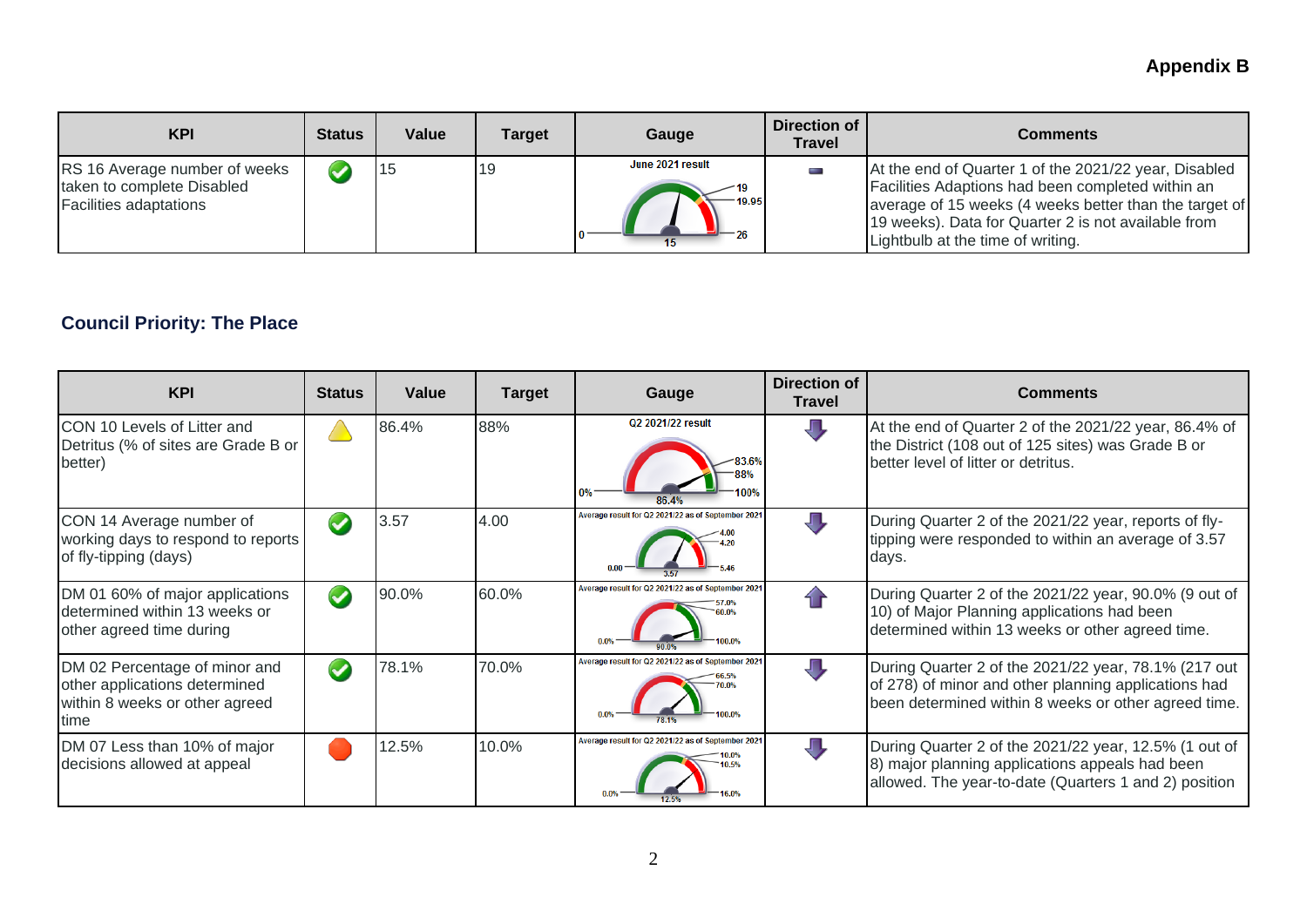| <b>KPI</b>                                                                                                                                                 | <b>Status</b> | Value    | <b>Target</b> | Gauge                                                                                               | Direction of<br><b>Travel</b> | <b>Comments</b>                                                                                                                              |
|------------------------------------------------------------------------------------------------------------------------------------------------------------|---------------|----------|---------------|-----------------------------------------------------------------------------------------------------|-------------------------------|----------------------------------------------------------------------------------------------------------------------------------------------|
|                                                                                                                                                            |               |          |               |                                                                                                     |                               | is 6.3% (1 out of 16), which is within the target of<br>$<10\%$ ).                                                                           |
| ED 08.1 Market Harborough<br>Footfall                                                                                                                      |               | ,545,543 | 480,000       | Cumulative result for Q2 2021/22 as of October 2021<br>480.000<br>456.000<br>1.560.000<br>1.545.543 |                               | During Quarter 2 of the 2021/22 year, footfall in<br>Market Harborough was measured at 1,545,543<br>(222.0% ahead of the target of 480,000). |
| <b>ED 08.2 Lutterworth Footfall</b>                                                                                                                        |               | 344,470  | 390,000       | Cumulative result for Q2 2021/22 as of October 202<br>390.00<br>370.500<br>1.560.000<br>344 470     |                               | During Quarter 2 of the 2021/22 year, footfall in<br>Lutterworth was measured at 344,470 (11.7% short of<br>the target of 390,000).          |
| SP 01 Number of new affordable<br>housing completions during the<br>year                                                                                   |               | 42.0     | 45.0          | Q2 2021/22 result<br>59.0<br>0.0<br>42.0                                                            |                               | 42 affordable housing units were delivered during<br>Quarter 2 of the 2021/22 year (6.7 short of the target<br>of $45$ units).               |
| SP 02 Supply of ready to develop<br>housing sites in forthcoming five<br>year period compared to<br>requirement (achievement of five-<br>year land supply) | $\bullet$     | 149.9%   | 100.0         | March 2021 result<br>95.0<br>100.0<br>0.0<br>149.9                                                  | m.                            | Data for this indicator was last calculated on 31 March<br>2021. At this time, a 149.9% (7.49 years) supply was<br>available.                |

## **Council Priority: Your Council**

| <b>KPI</b>                                                                          | <b>Status</b> | Value | Target | Gauge                                                      | Direction of<br>Travel | Comments                                                                                                                                                                                                                                                              |
|-------------------------------------------------------------------------------------|---------------|-------|--------|------------------------------------------------------------|------------------------|-----------------------------------------------------------------------------------------------------------------------------------------------------------------------------------------------------------------------------------------------------------------------|
| COR 01 Stage 1 and Stage 2<br>complaints responded to within 20<br>working days (%) |               | 84.2% | 90.0%  | Average result for Q2 2021/22 as of September 2021<br>0.0% |                        | During Quarter 2 of the 2021/22 year, 84.2% (32 out<br>of 38) of corporate complaints had been responded to<br>within the target time of 20 working days. The year-to-<br>date position is $90.6\%$ (455 out of 502), which is 0.6%<br>better than the target of 90%. |